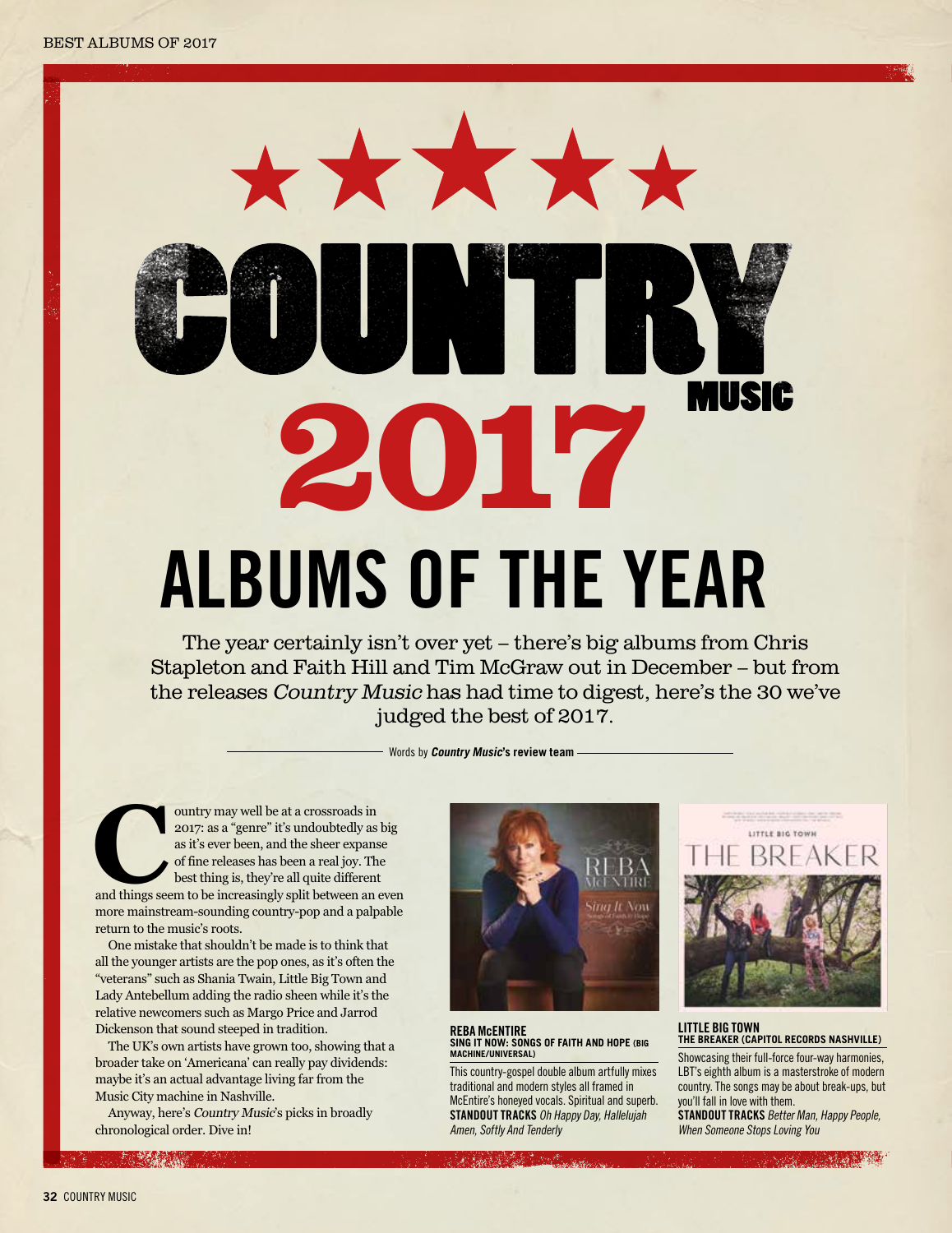#### xxxx xxxxx BEST ALBUMS OF 2017



#### **Old Dominion HAPPY ENDINGS (SONY)**

That name alone will have traditionalists calling Trade Descriptions, as OD's MO is high-sheen R&B-flecked country that's hyper-modern. Class A pop.

**STANDOUT TRACKS** *Still Writing Songs* About You, *So You Go*



# **ALISON KRAUSS WINDY CITY (CAPITOL)**

For her first solo studio album since 1999, Krauss delivers a beautiful collection of classics. The crossover "countrypolitan" softness hasn't suited all, but it's wonderful to hear that voice anew.

**STANDOUT TRACKS** Gentle On My Mind, Poison Love, You Don't Know Me



# **SAM OUTLAW TENDERHEART (THIRTY TIGERS)**

Stepping outside the conventions of country, Outlaw's self-produced second LP offers unexpected colours that seem to grow with every listen. A shining future awaits. **STANDOUT TRACKS** Bougainvillea, I Think



#### **MARTY STUART AND HIS FABULOUS SUPERLATIVES WAY OUT WEST (SUPERTONE/WRASSE RECORDS)**

Shimmering like a soundtrack to a road movie that never was, Stuart's impeccable troupe deliver an album steeped in country. **STANDOUT TRACKS** Whole Lotta Highway (With A Million Miles To Go), Desert Prayer Part II



# **WILLIE NELSON GOD'S PROBLEM CHILD (SONY)**

Country's irrepressible mischief-maker, 84, reminds us how things should be done. "I've never been accused of being normal" he warbles on Still Not Dead. Praise be: Nelson remains extraordinary. **STANDOUT TRACKS** Still Not Dead, True Love, God's Problem Child



#### **JADE JACKSON GILDED (ANTI)**

With echoes of Kathleen Edwards and a young Lucinda Williams, this moody but mighty fine debut by Californian Jackson glistens with a delicate beauty.

**STANDOUT TRACKS** Bridges, No Guarantees

**CONTRACTOR** 

# **Best Of British**



#### **WORRY DOLLS GO GET GONE**

With shades of Alison Krauss and the Be Good Tanyas, Rosie Jones and Zoe Nicol deliver an outstanding debut of quirky Americana.



#### **JOHARMON**

**PEOPLE WE BECOME** Is Jo soul, blues or country? She's a bit of everything and a lot of talent on this second um, where's she's backed by top Nashville sessioneers.



#### **MY DARLING CLEMENTINE Still Testifying**

Love hurts on album number three, but this husband and wife duo make all the trouble and strife sound fun.



#### **ELLES BAILEY Wildfire**

Recording in Nashville didn't stop Elles Bailey's own smoky-voiced character and songs shining through on this universally-acclaimed debut.



#### **JESS & THE BANDITS SMOKE & MIRRORS**

There maybe less twang on album two, but the songs have grown, leaning hard on frontwoman Jess Clemmons gospel and soul upbringing.



**Albanya Kara** 

#### **RODNEY CROWELL CLOSE TIES (NEW WEST)**

Emmylou's Hot Band veteran delivers an LP that brims with both musical and lyrical class. Currently on hiatus, we can only hope one of country's masters still has much to give. **STANDOUTTRACKS** *East Houston Blues*, *Nashville 1972*



# **JERRY HARMON WALK SOFTLY (WRASSE RECORDS)**

Crisply-observed tales from the veteran Appalachian treasure. Equal parts eloquent singer and reflective storyteller, Harmon remains the perfect antidote to the gaudy glare of modern Nashville. **STANDOUT TRACKS** Walk Softly, Want To Come Home, Man I Used To Be



#### **ANGALEENA PRESLEY WRANGLED (THIRTY TIGERS)**

An album of in-your-face sharp 'n' sassy twang. Co-writes with Chris Stapleton and fellow Pistol Annies Miranda Lambert and Ashley Monroe add a knockout punch.

**STANDOUT TRACKS** High School, Country